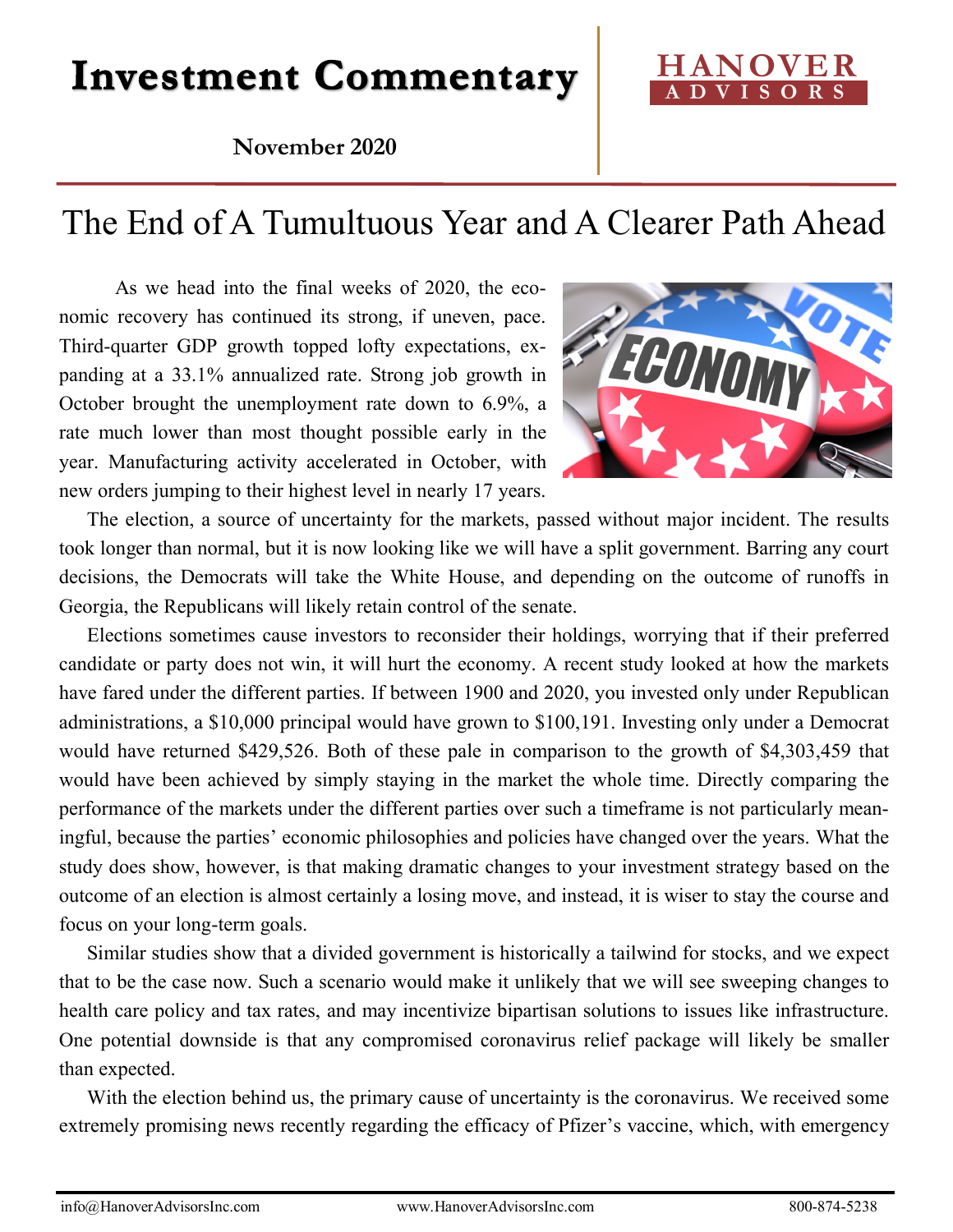use authorization, could begin being administered before the 04 \$703 end of the year. While this is good news, the vaccine will first go to frontline healthcare workers and high-risk individuals, and it could be well into next year before the vaccine is available to the general population. The development of new, highly effective treatments and therapeutics is also extremely good news, and should mean that, even as case numbers surge, we will not see a commensurate increase in deaths.



The spike in cases as we head into the winter could cause the momentum of the economic recovery to wane. We have seen calls for stricter measures in the parts of the U.S. where cases are spiking. It is unlikely we will see another broad shutdown, but instead more directed and limited restrictions, like bans on indoor dining. U.S. consumer spending has increased more than expected in recent months, but a surge in cases across the nation could slow spending in the fourth quarter.

Europe is also seeing a surge in cases. France and Germany recently introduced new restrictions to halt the spread of the virus, and while these are not as severe as the total shutdown implemented earlier in the year, they are concerning, and the region may slip back into a recession.

Despite a potentially tumultuous couple of weeks ahead, we remain confident in the overall direction of the economy. Third quarter corporate earnings were higher than expected, and fourth quarter estimates have been revised upward. Monetary policy should remain extremely accommodative for the foreseeable future. We may see a spike in inflation in the near-term as the resumption of economic activity pushes prices higher and stimulus spending increases the money supply, but we expect inflationary pressure to remain tepid in the long-term. We expect a full-year GDP contraction of about 4% for 2020 and anticipate growth of around 4% in 2021.

#### **Stocks**

In the coming weeks, we expect increased volatility as the stock market reacts to every piece of coronavirus news. Furthermore, the path of the economic recovery is becoming choppier. As each new report of economic data points to either negative or positive momentum, the markets could swing in response, and the surge of coronavirus cases could prove to be a definite headwind for the stock market.

We also remain cautious that speculation has become rampant. The stock market also faces risk in how concentrated gains have been during the recovery. Gains have been uneven, with the bulk going to a handful of stocks with the largest market cap, such as Microsoft, Google, Amazon, Apple and Amazon. Much of September's big selloff was due to profit taking in the technology sector spreading to the broader market.

In the face of potential volatility in the coming weeks, we will remain vigilant in monitoring the risk tolerance and asset allocation of our portfolios, making tactical changes as needed. Over the longer term, however, we think another fiscal stimulus package and an eventual vaccine, coupled with the increased productivity and decreased cost of working from home, will lead to robust growth next year.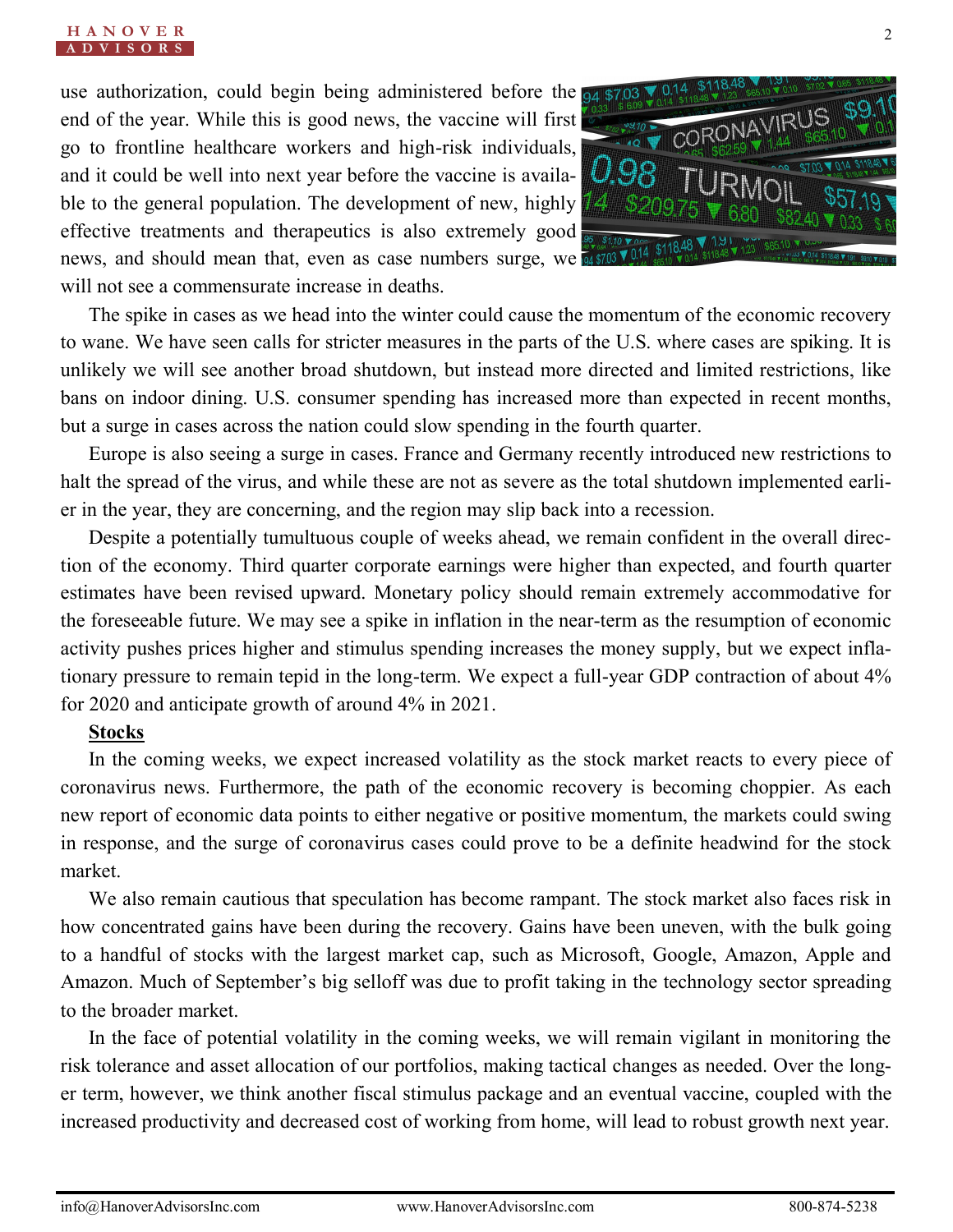#### **Fixed Income**

With the Federal Reserve signaling its intention to keep rates near zero for the foreseeable future, Treasury yields are expected to remain low. Despite this, they remain an important element of a diversified portfolio, and could counter against volatility in the stock market. Historically, U.S. Treasuries are negatively correlated to the stock market, meaning that as stocks decline, Treasuries usually see higher returns. This is not guaranteed, but if we see a large sell-off in the stock market this quarter, Treasuries could potentially



serve as an important ballast protecting your portfolio. Given our concerns about a short-term spike in inflation, Treasury Inflation-Protected Security (TIPS) are also becoming more attractive. Despite U.S. Treasuries being a traditional safe harbor, they may face a headwind if the dollar falters. The dollar weakening against the euro could cause foreign investors to sour on U.S. Treasuries.

Highly rated investment-grade bonds remain our preference with regards to corporate bonds. Quality and credit rating remain extremely important in the investment-grade sector. We remain concerned about the massive amount of BBB-rated debt, the lowest rating before a bond will lose its investment-grade status and be reclassified as high-yield or "junk." A wave of downgrades could destabilize the entire sector, so we prefer bonds with a rating above BBB.

Regardless of who ends up controlling Congress, there is a possibility that we will see a tax increase next year, because of the massive debt being accrued by coronavirus relief spending. The prospect of higher taxes makes muni bonds and their tax-free income more attractive. However, selectivity and careful attention to the credit rating and economic health of the municipality issuing the bond is more important than ever. While most municipal bonds have strong credit ratings, the impact of the lockdown will weigh heavily on municipal budgets, so downgrades, and potentially even defaults, remain a possibility. This will be especially important if we get a slimmed down stimulus package that does not provide funds to state and local governments.

#### **International**

The surge in coronavirus cases in many parts of the world continues to drag down the global economy. Israel became the first major nation to institute a second nationwide lockdown, and the U.K. has rolled back its reopening as cases surge. Despite setting new daily infection records, most European nations have rejected full lockdowns, opting to close specific businesses like restaurants, theatres and gyms and implementing curfews, while keeping schools and most shops open. Despite efforts to avoid total economic shutdown, the eurozone is likely to see a full-year economic contraction of 10%, and a slower recovery than other parts of the world.

China is on course to have fully recovered from the COVID-19 pandemic by year's end. However, so much of China's economy is driven by manufacturing and foreign investment that their growth potential remains limited until the rest of the world recovers. A new administration in the White House